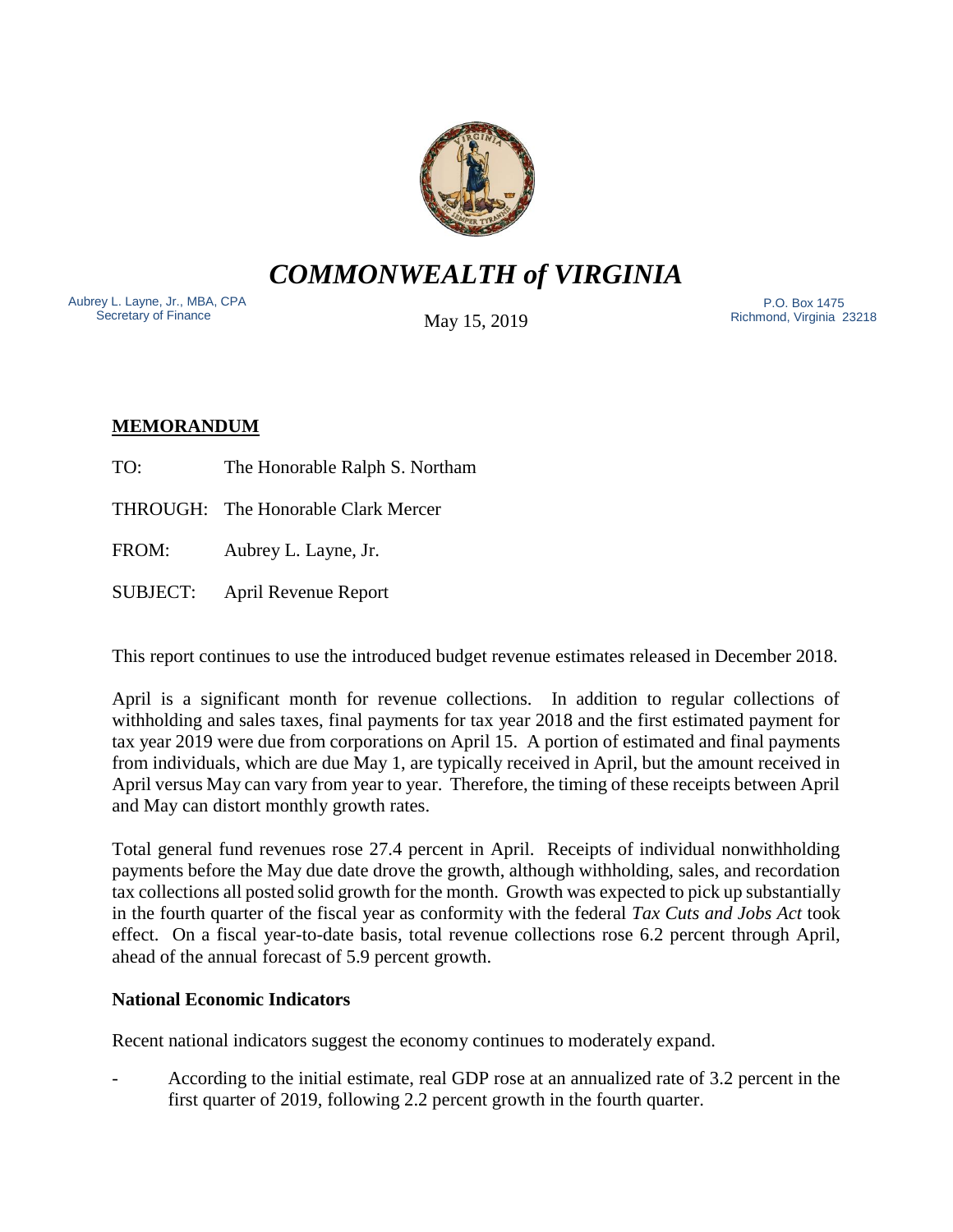May 15, 2019 Page 2 of 5

- Payroll employment rose by 263,000 jobs in April, following the March gain of 189,000. In a separate report, the unemployment rate fell to 3.6 percent in April, the lowest rate since the 1960s. However, a large contraction in the labor force drove the decline.
- Initial claims for unemployment fell by 2,000 to 228,000 during the week ending May 4. The four-week moving average rose by 7,750 to 220,250. The level of claims is consistent with a tightening labor market.
- The Conference Board's index of leading indicators rose 0.4 percent in March following a 0.1 percent increase in February and no change in January. The index suggests that moderate economic growth should continue.
- The Conference Board's index of consumer confidence rose from 124.2 to 129.2 in April, with both the expectations and present conditions components contributing to the increase.
- Conditions in the manufacturing sector weakened in April. The Institute of Supply Management index fell from 55.3 to 52.8. The index remains above the neutral threshold of 50.0 and is consistent with continued growth.
- The CPI rose 0.4 percent in March following a 0.2 percent increase in February. The index stands 1.9 percent above March of 2018. Core inflation (excluding food and energy prices) rose by 0.1 percent, and is 2.0 percent above a year ago.
- At its May meeting, the Federal Reserve left the federal funds target rate range unchanged at 2.25 to 2.5 percent.
- Total U.S. tariffs implemented since January 2018 total \$311 billion, mostly against China, and an additional \$278 billion was recently proposed. Retaliatory tariff actions taken are \$134 billion with an additional \$20 billion proposed, mostly by China.
- The federal debt ceiling was reached on March 2; extraordinary measures can last until early September.

## **Virginia Economy**

In Virginia, payroll employment rose 0.9 percent in March compared with last year. Northern Virginia posted growth of 1.8 percent; Hampton Roads employment was unchanged; and Richmond-Petersburg rose 0.6 percent from March of last year. The seasonally adjusted unemployment rate was unchanged at 2.9 percent in March, but was 0.3 percent below last year.

The Virginia Leading Index rose 0.1 percent in March after rising 0.6 percent in February. The U.S. Leading Index and future employment improved in March while auto registrations declined and initial claims increased. The indexes for Roanoke, Richmond, Northern Virginia, Hampton Roads, and Harrisonburg increased in March while the indexes for Lynchburg, Charlottesville, and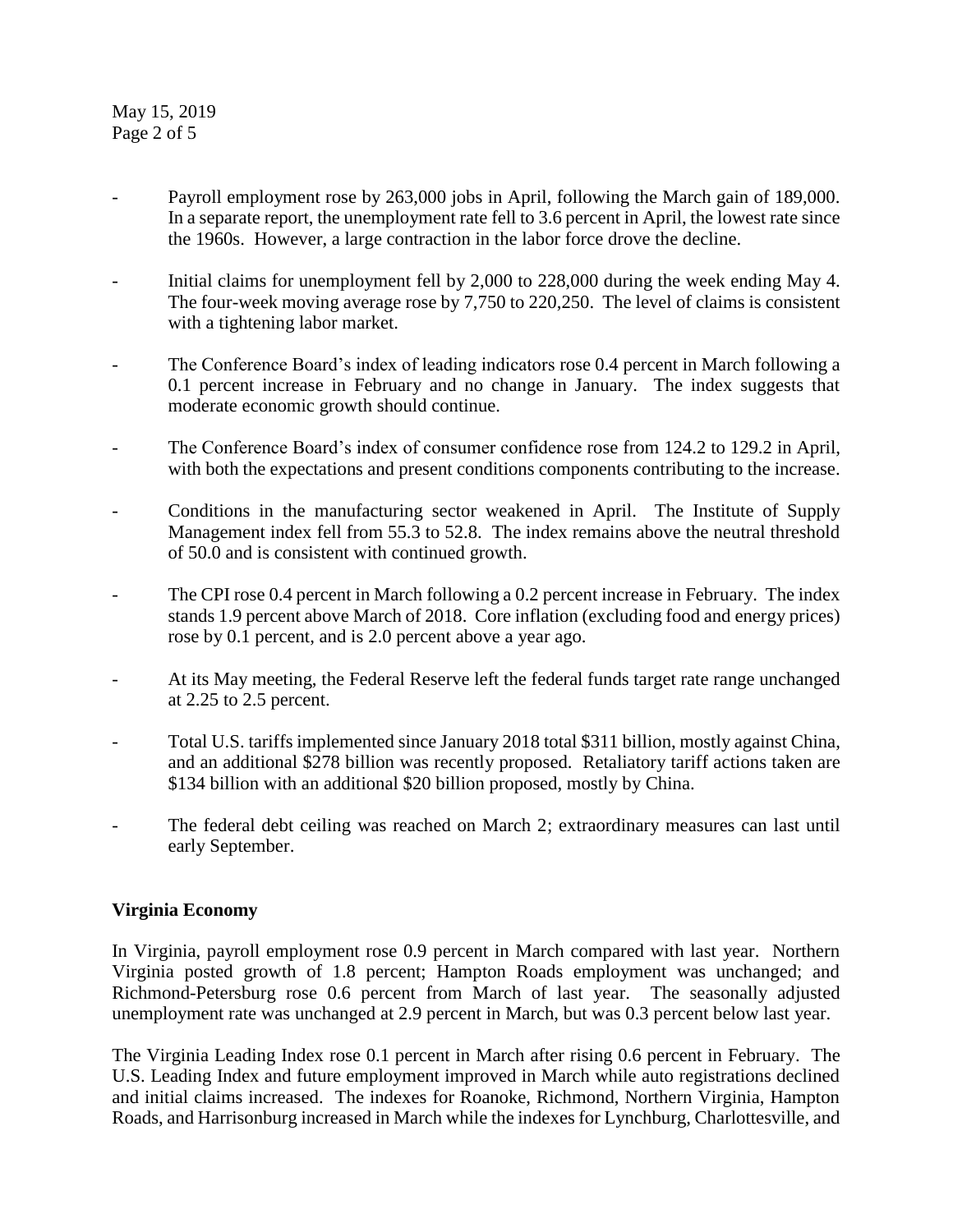May 15, 2019 Page 3 of 5

Blacksburg decreased. The Bristol, Winchester, and Staunton indexes were little changed.

## **April Revenue Collections**

Total general fund revenues rose 27.4 percent in April. Receipts of individual nonwithholding payments before the May due date drove the growth, although withholding, sales, and recordation tax collections all posted solid growth for the month. On a fiscal year-to-date basis, total revenue collections rose 6.2 percent through April, ahead of the annual forecast of 5.9 percent growth.

*Net Individual Income Tax (71% of general fund revenues)*: Through April, collections of net individual income tax rose 6.4 percent from the same period last year, behind the annual estimate of 6.7 percent growth. As stated earlier, growth is expected to pick up in the last quarter of the fiscal year due to effects of the federal *Tax Cuts and Jobs Act*. Performance in each component of individual income tax is as follows:

*Individual Income Tax Withholding (62% of general fund revenues)*: With one more deposit day than April of last year, collections of payroll withholding taxes rose 7.4 percent for the month. Year-to-date, collections have grown 3.7 percent, close to the annual estimate of 3.8 percent growth.

*Individual Income Tax Nonwithholding (19% of general fund revenues)*: April is a significant month for collections in this source. Final payments for tax year 2018 and the first estimated payment for tax year 2019 are both due at the beginning of May.

Collections in nonwithholding were \$1.2 billion compared with \$876.9 million in April of last year, an increase of 40.3 percent. Collections in this source includes payments due to the federal *Tax Cuts and Jobs Act*. To date, about 70 percent of the nonwithholding forecast has been collected, and year-to-date collections are 6.7 percent above the same period last year, trailing the annual estimate of 15.2 percent growth.

Typically, a portion of final payments for calendar year 2018 which were due May 1 are received in April; however, the amount varies from year to year. Estimated and final payments will continue to be processed in May. Therefore, April and May collections must be analyzed together to accurately assess growth in this source. The final estimated payment for the fiscal year (second calendar year payment for 2019) is due June 15.

*Individual Income Tax Refunds*: The Department of Taxation issued \$454.3 million in refunds in April, compared with \$499.8 million in the same period last year, a decrease of 9.1 percent. About 2.2 million refunds have been issued so far this filing season, about 130,000 fewer than the same period last year. Part of the decline is due to the *Tax Cuts and Jobs Act*. Year-to-date, refunds have declined by 10.0 percent as compared to the annual estimate of 3.3 percent growth. Significant uncertainty remains, as the adoption of state conformity to federal tax law changes delayed the beginning of the filing season this year.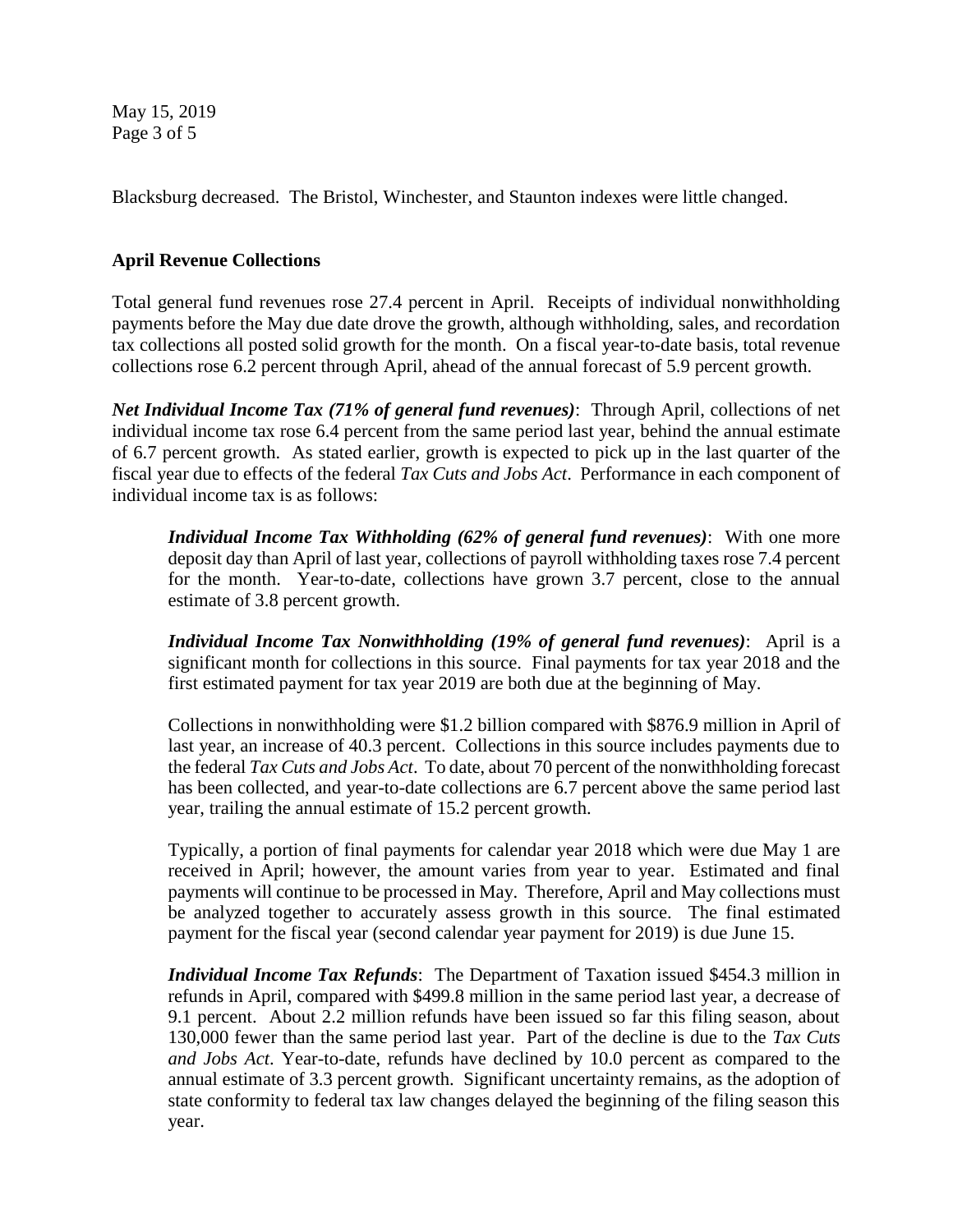May 15, 2019 Page 4 of 5

*Sales Tax (17% of general fund revenues)*: Collections of sales and use taxes, reflecting March sales, rose 2.9 percent in April. On a year-to-date basis, collections have risen 3.4 percent, close to the annual estimate of 3.7 percent growth.

*Corporate Income Tax (4% of general fund revenues)*: In April, corporations made their first estimated payment for tax year 2019 and made either a final or extension payment for tax year 2018. Collections of corporate income taxes were \$272.3 million in April, compared with receipts of \$181.0 million in April of last year, an increase of 50.4 percent. As with nonwithholding, part of the increase was due to the federal *Tax Cuts and Jobs Act*. Year-to-date collections have increased 13.8 percent from the same period last year, ahead of the forecast of 5.6 percent growth.

*Wills, Suits, Deeds, Contracts (2% of general fund revenues)*: Collections of wills, suits, deeds, and contracts – mainly recordation tax collections – were \$33.8 million in April, compared with \$33.2 million in April of last year. On a year-to-date basis, collections are down 3.9 percent as compared to the annual forecast of a 6.7 percent decline.

*Insurance Premiums (2% of general fund revenues)*: Insurance companies also made their first estimated payment for tax year 2019 in April. Collections were \$136.6 million compared with \$128.5 million last year. Year-to-date collections through April were \$247.9 million, compared with \$212.2 million in the same period last year, an increase of 16.8 percent. Estimated payments for insurance companies are again due in June.

## **Other Revenue Sources**

The following list provides data on April collections for other revenue sources:

|                                    | <b>Year-to-Date</b> | Annual<br><b>Estimate</b> |
|------------------------------------|---------------------|---------------------------|
| Interest Income (0.3% GF revenues) | 39.0%               | 11.5%                     |
| ABC Taxes (1% GF revenues)         | 2.5%                | 3.5%                      |

*All Other Revenue (2% of general fund revenues)*: Receipts in All Other Revenue rose 0.7 percent in April, \$33.1 million compared with \$32.9 million a year ago. On a year-to-date basis, collections of All Other Revenue rose 8.0 percent from the same period last year, compared to the annual estimate of 1.5 percent growth.

## **Summary**

April is a significant month for revenue collections. In addition to regular collections of withholding and sales taxes, final payments for tax year 2018 and the first estimated payment for tax year 2019 were due from corporations on April 15. In addition, a portion of estimated and final payments from individuals, which are due May 1, are typically received in April, but the